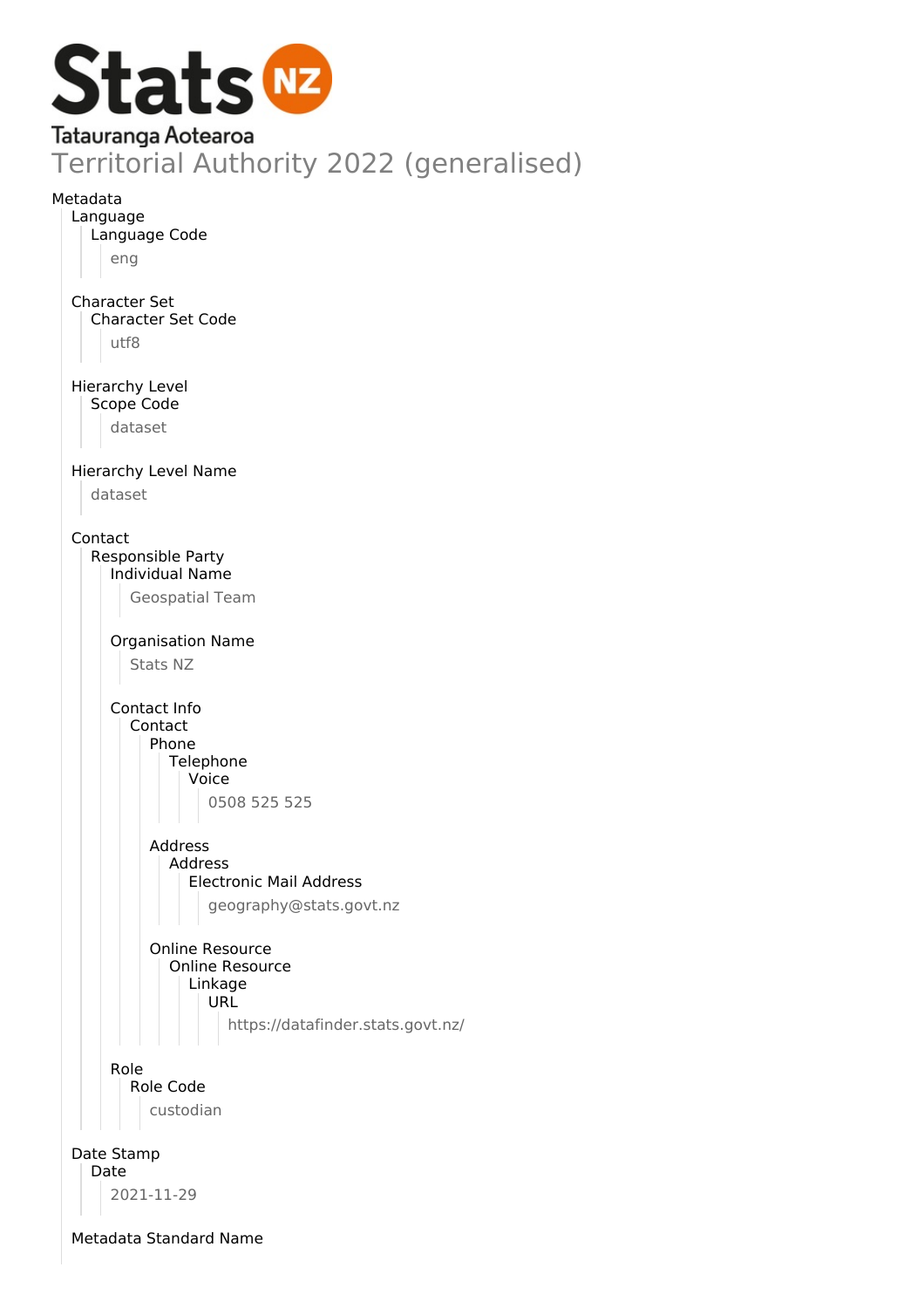## Metadata Standard Version 2007 Spatial Representation Info Vector Spatial Representation Topology Level Code geometryOnly Geometric Object Type Code composite Integer 68 Reference System Info Reference System Reference System Identifier Identifier Code 2193 Code Space EPSG Version 7.9.4(9.0.0) Identification Info Data Identification Citation Citation Title GMS\_Core.DBO.TA2022\_V1\_00 Date Presentation Form Presentation Form Code mapDigital

## Abstract

This dataset is the definitive set of territorial authority boundaries for 2022 as defined by the Local Government Commission and/or the territorial authorities themselves but maintained by Stats NZ (the custodian). A territorial authority is defined under the Local Government Act 2002 as a city or a district council. There are 67 territorial authorities in New Zealand. This total reflects the amalgamation of the seven territorial authorities (Rodney District, North Shore City, Waitakere City, Auckland City, Manukau City, Papakura District, and Franklin District) into one Auckland Council in 2010.Territorial authorities are the second tier of local government in New Zealand, below regional councils. The 67 territorial authorities comprise 13 city councils including the Auckland council, 53 district councils, and the Chatham Islands Territory. Some territorial authority boundaries are coterminous with regional council boundaries but there are several exceptions. An example is Taupo District, which is split between four regions, although most of its area falls within the Waikato Region. When defining the boundaries of territorial authorities, the Local Government Commission bases considerable weight on the 'community of interest'. Territorial authorities are defined at meshblock level. Statistical area 1 and statistical area 2 geographies nest within territorial authority boundaries.The following table describes significant changes to the territorial authority boundaries and functions:YearChanges1989New Zealand's local government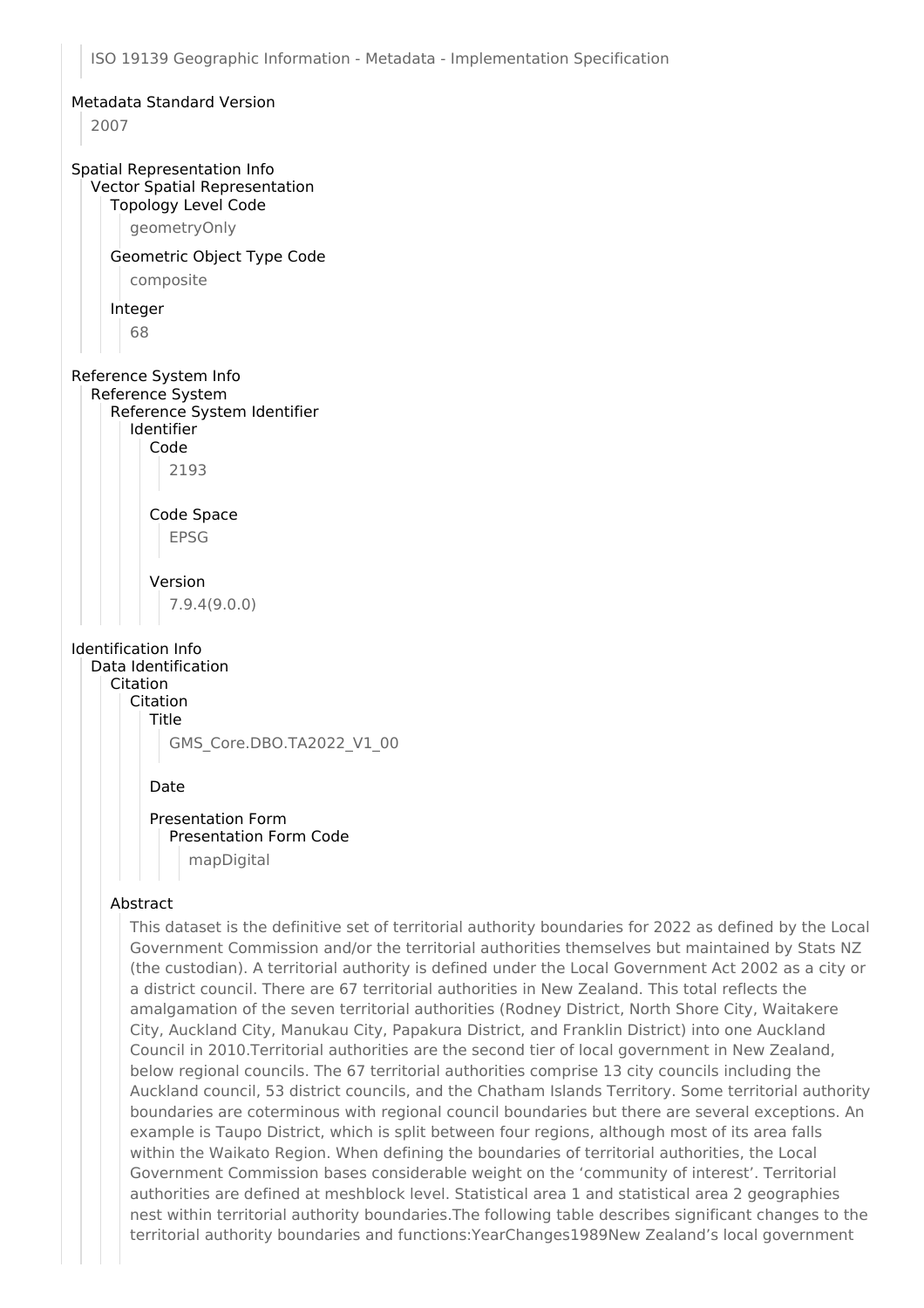structural arrangements were significantly reformed by the Local Government Commission in 1989. Prior to reformation there were 205 territorial local authorities: 28 cities, 78 boroughs, 67 counties, 31 districts, and 1 town district, as well as a multitude of ad-hoc authorities such as pest control boards, drainage boards, catchment boards, and domain and reserve boards.These were replaced by 74 territorial local authorities, 15 of which were cities and 58 districts. The exception was Chatham Islands County which retained its county status.1990Invercargill was proclaimed a city.1992Nelson-Marlborough Regional Council was abolished by a Local Government Amendment Act. Kaikoura District was transferred to the Canterbury Region. Nelson City, and Tasman and Marlborough districts became unitary authorities. 1995The Chatham Islands County was dissolved and reconstituted by a specific Act of Parliament as the "Chatham Islands Territory", with powers similar to those of territorial authorities and some functions similar to those of a regional council. This included the addition of territorial sea, a coastal buffer extending to twelve nautical miles from the coastline.1995Tasman District boundary extended to align with the Tasman Region boundary at the 12-mile limit.1998Not Applicable category changed to Area Outside Territorial Authority2004Tauranga District changed to Tauranga City.2006Banks Peninsula District merged into Christchurch City as a result of a Local Government Commission decision following a 2005 referendum. 2010Auckland Council established under the Local Government (Tamaki Makaurau Reorganisation) Act 2009. Rodney District, North Shore City, Waitakere City, Auckland City, Manukau City, Papakura District, and Franklin District territorial councils, and the Auckland Regional Council, were abolished to become a unitary authority known as the Auckland Council. The area now consists of one city council (with statutory provision for three Maori councillors), 13 wards, and 21 local boards.2015Wanganui District Council name changed to Whanganui District Council effective 1 December 2015.2020Otorohanga District Council amended to Ōtorohanga District Council under schedule 2 of the Local Government Act 2002.Opotiki District Council amended to Ōpōtiki District Council underschedule 2 of the Local Government Act 2002.2021A local government reorganisation transferred land between two territorial authorities, Western Bay of Plenty District and Tauranga City. The changes took effect on 19 February 2021 under schedule 3 of the Local Government Act 2002. Refer to the New Zealand Gazette notice for further details.Names are provided with and without tohutō/macrons. The column name for those without macrons is suffixed 'ascii'.Digital boundary data became freely available on 1 July 2007.

## Purpose

This dataset is the definitive version of the annually released territorial authority boundaries as at 1 January 2022 as defined by territorial authorities and/or Local Government Commission, and maintained by Stats NZ (the custodian). This version contains 67 territorial authorities.



Stats NZ

Point Of Contact Responsible Party Individual Name Geospatial Team Organisation Name Stats NZ Contact Info Contact Phone **Telephone** Voice 0508 525 525 Address Address Electronic Mail Address geography@stats.govt.nz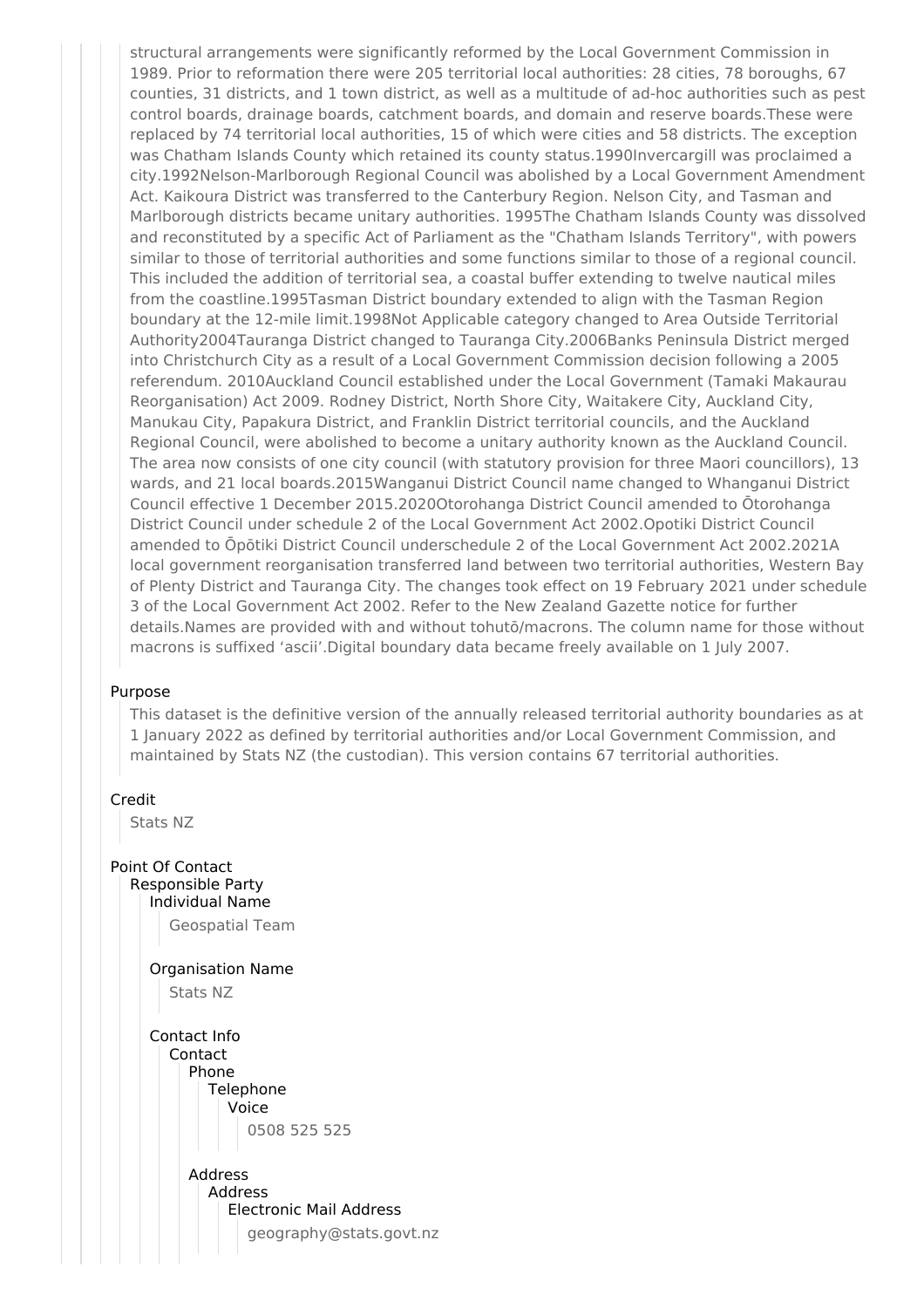Online Resource Online Resource Linkage URL https://datafinder.stats.govt.nz/ Role Role Code custodian Descriptive Keywords Keywords Keyword Downloadable Data Descriptive Keywords Keywords Keyword TA Keyword Territorial Authority Keyword territorial authority Keyword ta Resource Constraints **Constraints** Use Limitation Creative Commons Attribution 4.0 International (CC BY 4.0) Spatial Representation Type Code vector Language Language Code eng Character Set Character Set Code utf8 Topic Category Code boundaries Version 6.2 (Build 9200) ; Esri ArcGIS 10.8.1.14362 Extent EX Extent Geographic Element EX \_ Geographic Bounding Box Extent Type Code Boolean true -180180-47.841491-33.559984